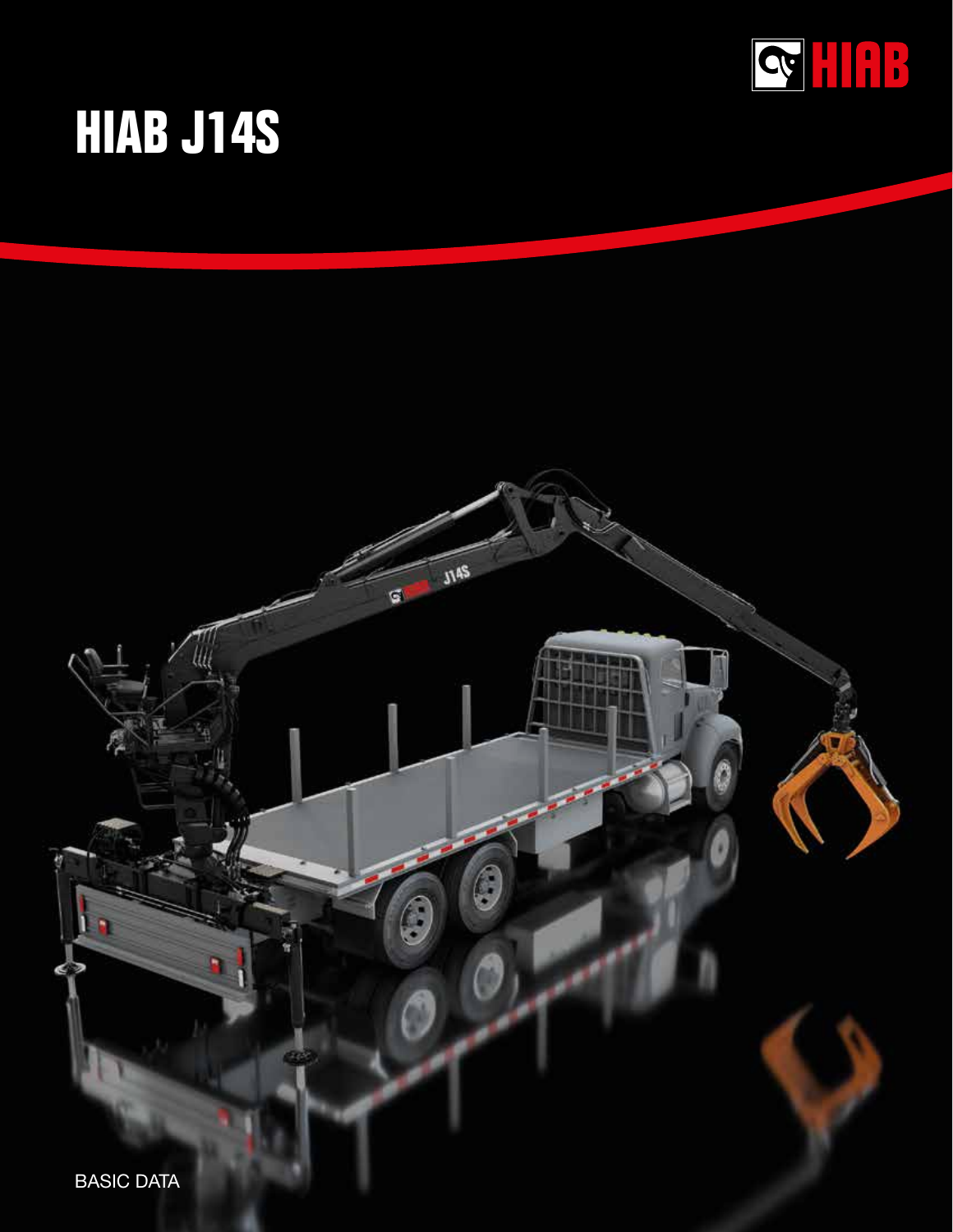### **HIAB J14S BASIC DATA**

| <b>Technical data</b>                                      | J14S 79i                |                          | J14S 96i       |      |  |  |  |
|------------------------------------------------------------|-------------------------|--------------------------|----------------|------|--|--|--|
| Max lifting capacity, net (lb-ft)                          | 100308                  |                          | 95146          |      |  |  |  |
| Max outreach (ft-in)                                       | 25'11"                  |                          | 31'5''         |      |  |  |  |
| Number of extensions                                       |                         |                          | $\overline{2}$ |      |  |  |  |
|                                                            | 10                      | 9200                     | 10             | 8000 |  |  |  |
|                                                            | 15                      | 6400                     | 15             | 6100 |  |  |  |
| Outreach / Lifting capacity (ft-in;in/lbs)                 | 20                      | 4900                     | 20             | 4650 |  |  |  |
|                                                            | 25                      | 3900                     | 25             | 3700 |  |  |  |
|                                                            | 25'11"                  | 3600                     | 30             | 3050 |  |  |  |
|                                                            | $\sim$                  | $\overline{\phantom{a}}$ | 31'5''         | 2800 |  |  |  |
| Slewing system                                             | Rack and pinion: Double |                          |                |      |  |  |  |
| Slewing angle (°)                                          | 425                     |                          |                |      |  |  |  |
| Slewing torque, gross (lb-ft)                              | 23676                   |                          |                |      |  |  |  |
| Max. working pressure (psi)                                | 3771                    |                          |                |      |  |  |  |
| Recommended oil flow - fixed pump (gal/min), 2-pump        | 2x21                    |                          |                |      |  |  |  |
| Weight - High seat loader with standard stabilizer (lbs) * | 4806<br>5115            |                          |                |      |  |  |  |

\* Weight with fixed pump system, oil weight included









| odel | 1-01   | 1-1 min | 1-1 max | $1 - 2$ | 1-3.  | 1-4  | $1-5$            | <b>THPL</b> |
|------|--------|---------|---------|---------|-------|------|------------------|-------------|
| 79i  | 12'7'' | 20'8"   | 25'11"  | 8'1"    | 5'3'' | 9'1" | Ø 1.57", B=7.24" |             |
| 96i  | 12'7"  | 21'2"   | 31'6''  | 8'6''   | 10'4" | 9'1" | Ø 1.57", B=7.24" |             |

### Stabilizers ET370 Base with stabilizers ET370